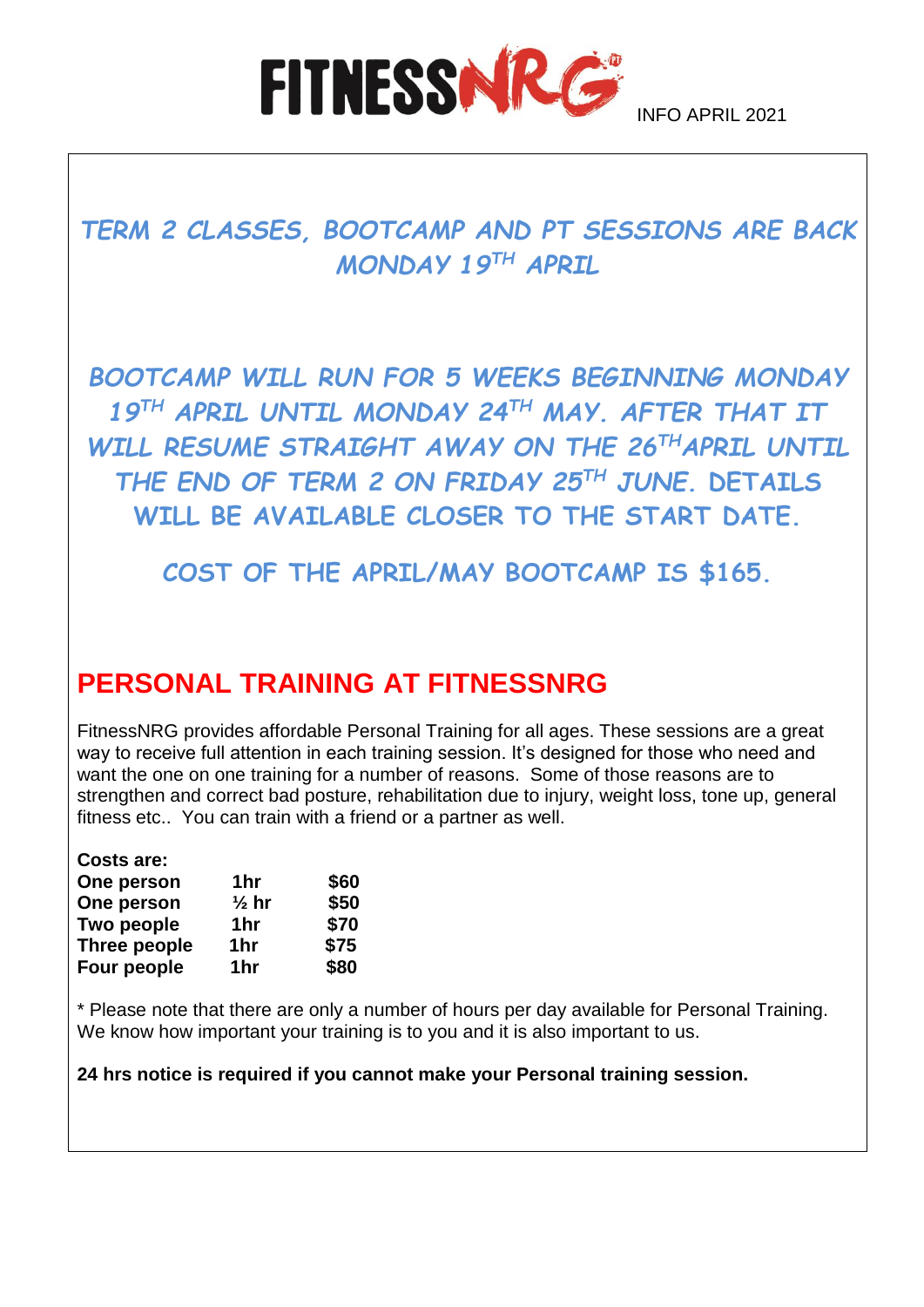# **SOME INTERESTING FACTS ON WHAT EXERCISE ACTUALLY DOES FOR US**

Engaging in regular exercise is one of the best things you can to do for yourself. Exercise helps to improve your sense of well-being, to prevent heart disease and several other important medical problems, and to improve your chances of remaining healthy and fit well into your old age.

### How Does Exercise Make You Healthy?

Regular exercise has several beneficial effects on your body that can improve the function of your musculoskeletal system, your cardiovascular system, your respiratory system, your metabolism, and even your brain.

Musculoskeletal benefits of regular exercise:

- Increases the size and strength of your muscle fibres.
- Increases the strength of your ligaments and tendons.
- Increases the number of capillaries that supply blood to your skeletal muscles.
- Increases the number and the size of the [mitochondria](https://www.verywell.com/lactic-acid-and-performance-3119185) (the power plants) in your muscle tissue, which allows your muscle to burn more energy.

#### Cardiovascular benefits of regular exercise:

- Improves your overall cardiac function, so that you pump more blood with each heart beat.
- Reduces your blood pressure, especially if you have [essential hypertension.](https://www.verywell.com/hypertension-high-blood-pressure-1746065)
- Improves your overall vascular function.

#### Respiratory benefits of regular exercise:

- Improves your lung capacity.
- Increases blood flow to your lungs (allowing the lungs to deliver more oxygen into the blood).

### Metabolic benefits of regular exercise:

- Increases your muscles' ability to burn fat more efficiently.
- Increases the mobilization of [fatty acids](https://www.verywell.com/unsaturated-fatty-acids-1745856) into the bloodstream from your fat deposits. (These last two effects of regular exercise "tune" your metabolism into more of a fatburning machine.)
- Reduces your [triglycerides.](https://www.verywell.com/triglycerides-1745842)
- Increases your [HDL cholesterol](https://www.verywell.com/hdl-cholesterol-1745852) (good cholesterol).
- Reduces [insulin resistance.](https://www.verywell.com/what-to-know-about-insulin-resistance-1087434)

#### Other benefits of regular exercise

- Improves your immune function, which reduces your chance of getting some infections.
- Appears to reduce your chances of getting breast cancer, pancreatic cancer, and certain other gastrointestinal cancers.
- Helps prevent gallstones.
- Helps prevent the physical and cognitive declines of aging.
- Reduces your risk of Alzheimer disease.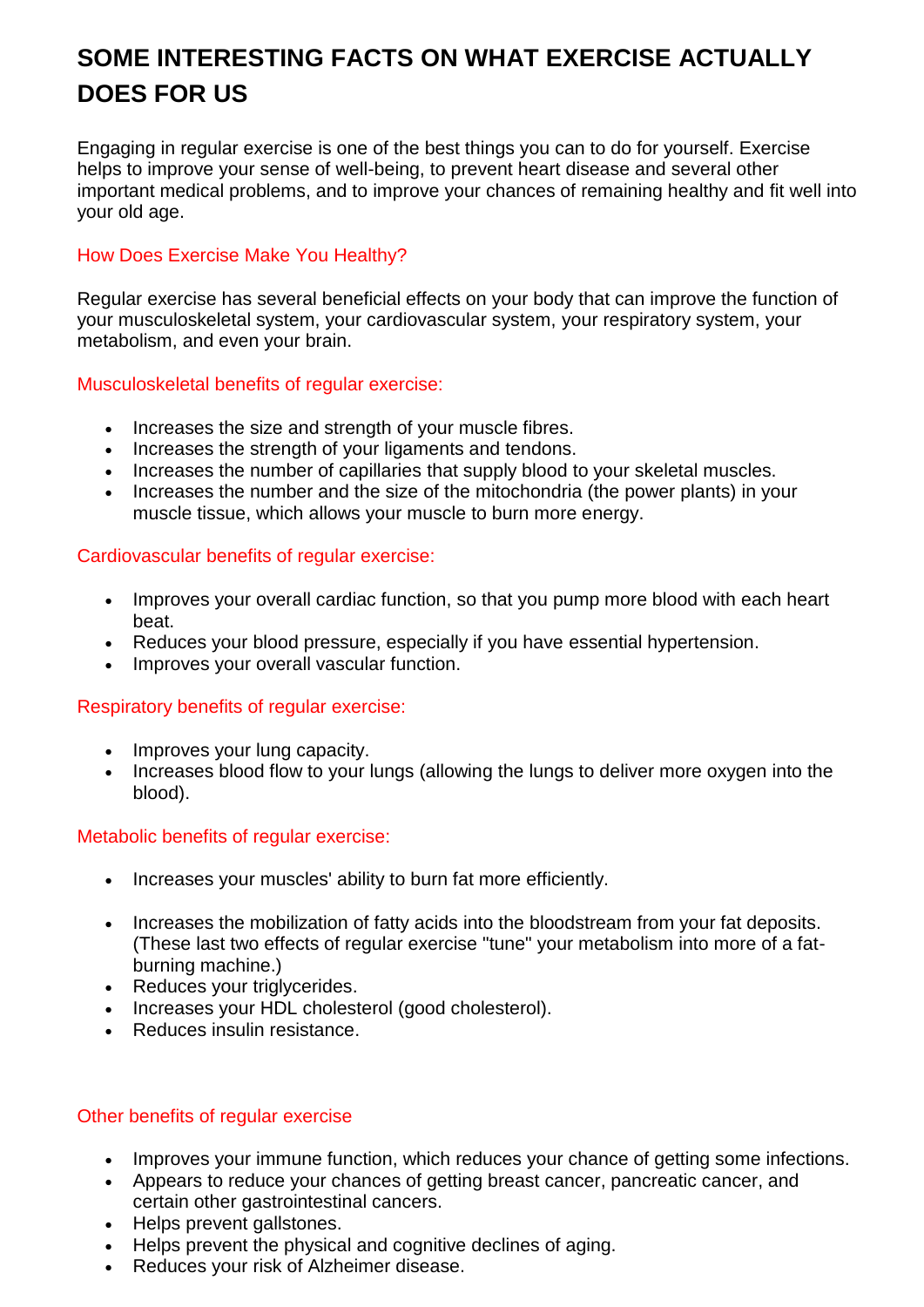### How Does Exercise Reduce Cardiovascular Risk?

Given all these benefits, it is easy to see how regular exercise can help to prevent cardiovascular disease.

In addition to the direct effects of exercise on the heart, regular exercise improves several important [cardiac risk factors.](https://www.verywell.com/preventing-heart-failure-after-heart-attacks-1746013) Exercise lowers blood pressure, helps prevent obesity, reduces triglyceride levels, increases HDL cholesterol levels, and improves insulin resistance (and thus helps to prevent or even reverse [metabolic syndrome\)](https://www.verywell.com/metabolic-syndrome-1745266). An exercise routine has even been shown to be helpful in achieving smoking cessation.

So it should not be surprising that countless studies have shown that regular exercise helps to prevent heart disease, and further, helps to reduce the risk of death in both men and women, and in all age groups. Ref: [Richard N. Fogoros](https://www.verywell.com/richard-n-fogoros-m-d-heart-disease-expert-1745211)

# **ARE YOU EATING ENOUGH ?**

While it is often assumed that the fewer calories we eat and the more exercise we do, the greater the weight loss results, human metabolism is a little more complicated than that. While it may be the case that if you have many kilograms to lose, a dramatic drop in calorie intake coupled with extra exercise will see a relatively large weight loss, once you are looking at losing a small amount of weight, say 5-10kg, chronic calorie restriction coupled with high amounts of activity can actually slow down fat metabolism.

As the muscle requires carbohydrate to burn fat, a muscle that is expected to exercise in large volumes and that has insufficient carbohydrate available to it to effectively burn fat will reduce metabolic rate to conserve energy rather than burn the extra carbohydrate and fat. And this is the likely reason that individuals who train excessively, and who constantly restrict their carbohydrate intake are not as lean as they would perhaps like to be.

Perhaps the easiest way to understand this scenario is thinking of carbohydrate as the fuel for the fire – a muscle without carbohydrate when it is exercising can be likened to a fire that does not have much wood, it still keeps burning but not in the raging way it does when it is fully stoked.

So, if you are a big trainer, and training for more than an hour a day, and still not leaning up, chances are you need a little more carbohydrate to stoke your own fire and help you get as lean as you want to be.

## **BENEFITS OF BOXING**

- Decreases body fat
- Increases muscle tone
- Improves cardio vascular fitness
- Increases endurance & conditioning
- Increases strength & power
- Increase power & agility
- Improves hand eye coordination & footwork
- Relieves stress